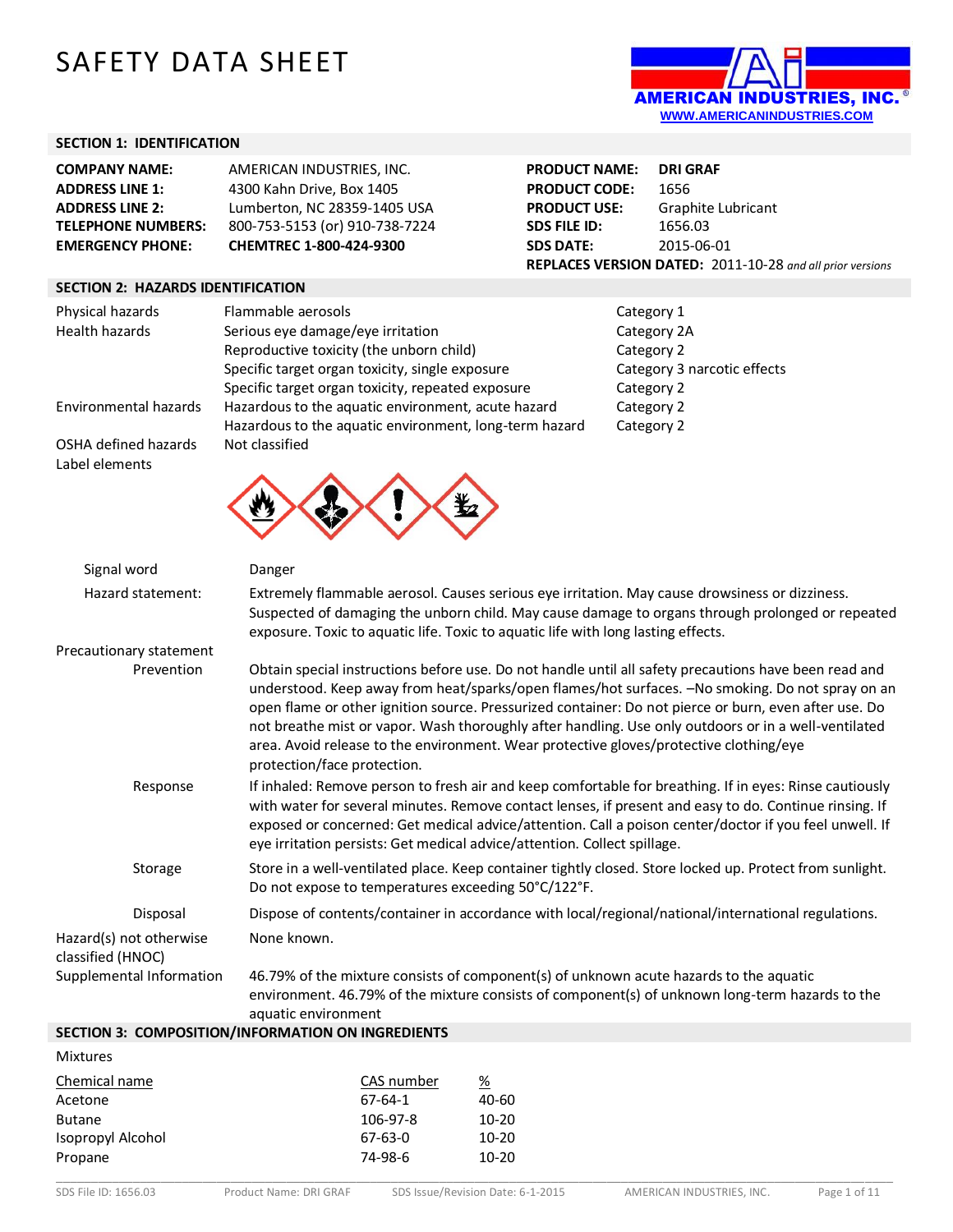| Graphite                                 | 7782-42-5 | $2.5 - 10$ |
|------------------------------------------|-----------|------------|
| Toluene                                  | 108-88-3  | $2.5 - 10$ |
| Other components below reportable levels |           | $0.0 - 1$  |

\*Designates that a specific chemical identity and/or percentage of composition has been withheld as a trade secret.

| <b>SECTION 4: FIRST AID MEASURES</b>                                         |                                                                                                                                                                                                                                                                                                                    |
|------------------------------------------------------------------------------|--------------------------------------------------------------------------------------------------------------------------------------------------------------------------------------------------------------------------------------------------------------------------------------------------------------------|
| Inhalation                                                                   | Remove victim to fresh air and keep at rest in a position comfortable for breathing. Call a POISON<br>CENTER or doctor/physician if you feel unwell.                                                                                                                                                               |
| Skin contact                                                                 | Wash off with soap and water. Get medical attention if irritation develops and persists.                                                                                                                                                                                                                           |
| Eye contact                                                                  | Immediately flush eyes with plenty of water for at least 15 minutes. Remove contact lenses, if<br>present and easy to do. Continue rinsing. If eye irritation persists: Get medical advice/attention.                                                                                                              |
| Ingestion                                                                    | In the unlikely event of swallowing contact a physician or poison control center. Rinse mouth.                                                                                                                                                                                                                     |
| Most important<br>symptoms/effects, acute and<br>delayed                     | May cause drowsiness and dizziness. Headache. Nausea, vomiting. Irritation of nose and throat.<br>Sever eye irritation. Symptoms may include stinging, tearing, redness, swelling, and blurred vision.<br>Prolonged exposure may cause chronic effects.                                                            |
| Indication of immediate<br>medical attention and special<br>treatment needed | Provide general supportive measures and treat symptomatically. Keep victim under observation.<br>Symptoms may be delayed.                                                                                                                                                                                          |
| General information                                                          | If exposed or concerned: Get medical advice/attention. If you feel unwell, seek medical advice<br>(show the label where possible). Ensure that medical personnel are aware of the material(s)<br>involved, and take precautions to protect themselves. Show this safety data sheet to the doctor in<br>attendance. |

#### **SECTION 5: FIRE-FIGHTING MEASURES**

| Suitable extinguishing media                                        | Alcohol resistant foam. Water fog. Dry chemical powder. Carbon dioxide (CO2).                                                                                                                                                                                                    |
|---------------------------------------------------------------------|----------------------------------------------------------------------------------------------------------------------------------------------------------------------------------------------------------------------------------------------------------------------------------|
| Unsuitable extinguishing<br>media                                   | Do not use water jet as an extinguisher, as this will spread the fire.                                                                                                                                                                                                           |
| Specific hazards arising from<br>the chemical                       | Contents under pressure. Pressurized container may explode when exposed to heat or flame.                                                                                                                                                                                        |
| Special protective equipment<br>and precautions for<br>firefighters | Firefighters must use standard protective clothing including flame retardant coat, helmet with face<br>shield, gloves, rubber boots, and in enclosed spaces, SCBA.                                                                                                               |
| Fire-fighting<br>equipment/instructions                             | Move containers from fire area if you can do so without risk. Containers should be cooled with<br>water to prevent vapor pressure build up. For massive fire in cargo area, use unmanned hose<br>holder or monitor nozzles, if possible. If not, withdraw and let fire burn out. |
| Specific methods.                                                   | Use standard firefighting procedures and consider the hazards of other involved materials. Move<br>containers from fire area if you can do so without risk. In the event of fire and/or explosion do not<br>breathe fumes.                                                       |
| General fire hazards                                                | Extremely flammable aerosol.                                                                                                                                                                                                                                                     |

#### **SECTION 6: ACCIDENTAL RELEASE MEASURES**

| Personal precautions,<br>protective equipment and<br>emergency procedures | Keep unnecessary personnel away. Keep people away from and upwind of spill/leak. Keep out of<br>low areas. Wear appropriate protective equipment and clothing during clean-up. Do not breathe<br>mist or vapor. Do not touch damaged containers or spilled material unless wearing appropriate<br>protective clothing. Ventilate closed spaces before entering them. Local authorities should be<br>advised if significant spillages cannot be contained. For personal protection, see section 8 of the<br>SDS.                                                                                                                                                                                                                                                                              |
|---------------------------------------------------------------------------|----------------------------------------------------------------------------------------------------------------------------------------------------------------------------------------------------------------------------------------------------------------------------------------------------------------------------------------------------------------------------------------------------------------------------------------------------------------------------------------------------------------------------------------------------------------------------------------------------------------------------------------------------------------------------------------------------------------------------------------------------------------------------------------------|
| Methods and materials for<br>containment and cleaning up                  | Refer to attached safety data sheets and/or instructions for use. Eliminate all ignition sources (no<br>smoking, flares, sparks, or flames in immediate area). Keep combustibles (wood, paper, oil, etc.)<br>away from spilled material. Stop leak if you can do so without risk. Move the cylinder to a safe and<br>open area if the leak is irreparable. Cover with plastic sheet to prevent spreading. Absorb in<br>vermiculite, dry sand or earth and place into containers. Prevent entry into waterways, sewer,<br>basements or confined areas. Following product recovery, flush area with water.<br>Small Spills: Wipe up with absorbent material (e.g. cloth, fleece). Clean surface thoroughly to<br>remove residual contamination. For waste disposal, see section 13 of the SDS. |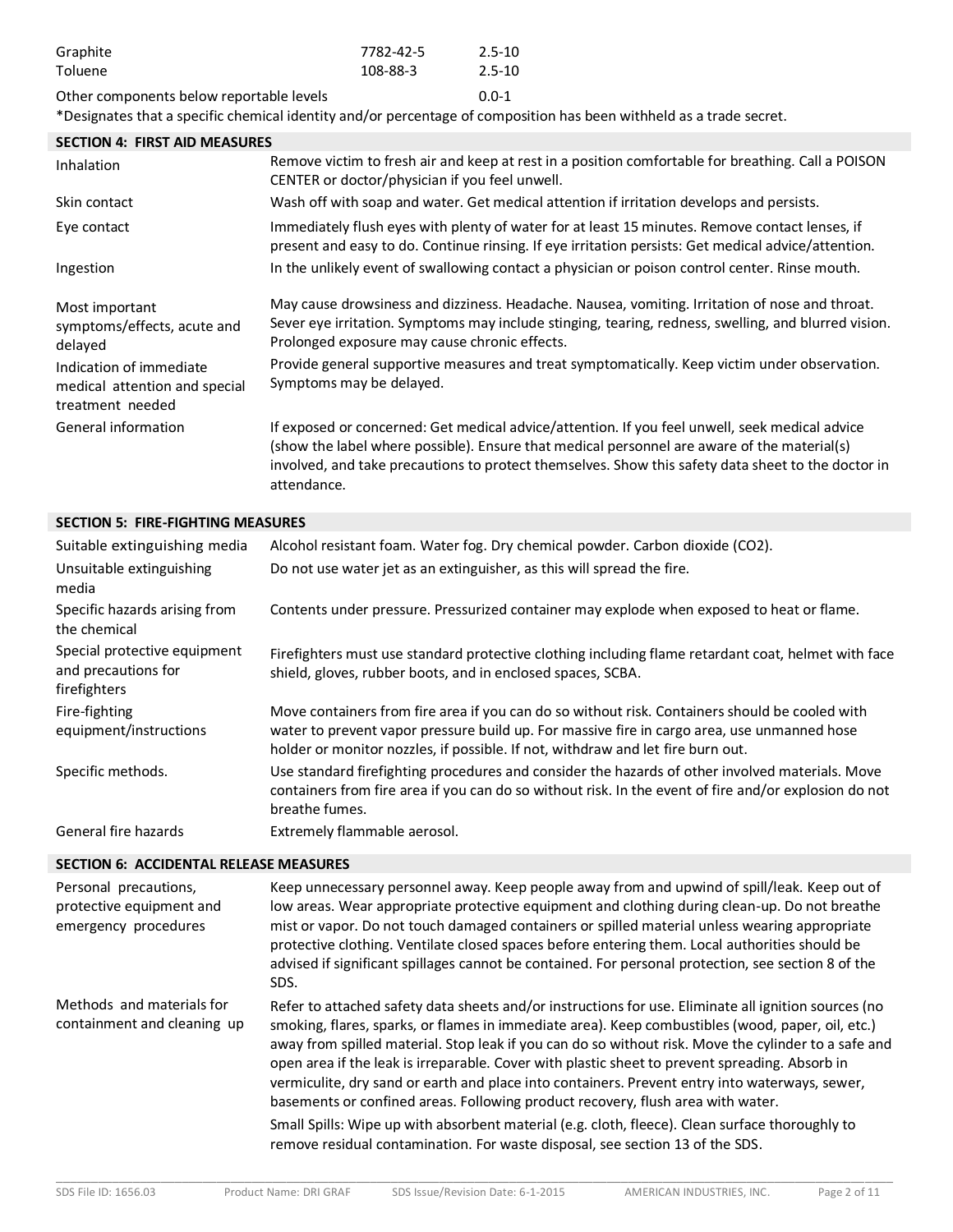Environmental precautions Avoid release to the environment. Inform appropriate managerial or supervisory personnel of all environmental releases. Prevent further leakage or spillage if safe to do so. Avoid discharge into drains, water courses or onto the ground

## **SECTION 7: HANDLING AND STORAGE**

| Precautions for safe handling                                   | Obtain special instructions before use. Do not handle until all safety precautions have been read<br>and understood. Pressurized container. Do not pierce or burn, even after use. Do not use if spray<br>button is missing or defective. Do not spray on a naked flame or any other incandescent material.<br>Do not smoke while using or until sprayed surface is thoroughly dry. Do not cut, weld, solder, drill,<br>grind, or expose containers to heat, flame, sparks, or other sources of ignition. All equipment used<br>when handling the product must be grounded. Do not re-use empty containers. Do not breathe<br>mist or vapor. Avoid contact with eyes. Avoid prolonged exposure. Use only in well-ventilated<br>areas. Should be handled in closed systems, if possible. Pregnant or breastfeeding women must not<br>handle this product. Wear appropriate personal protective equipment. Avoid release to the<br>environment. Observe good industrial hygiene practices. |  |
|-----------------------------------------------------------------|------------------------------------------------------------------------------------------------------------------------------------------------------------------------------------------------------------------------------------------------------------------------------------------------------------------------------------------------------------------------------------------------------------------------------------------------------------------------------------------------------------------------------------------------------------------------------------------------------------------------------------------------------------------------------------------------------------------------------------------------------------------------------------------------------------------------------------------------------------------------------------------------------------------------------------------------------------------------------------------|--|
| Conditions for safe storage,<br>including any incompatibilities | Level 3 Aerosol. Pressurized container. Protect from sunlight and do not expose to temperatures<br>exceeding 50°C/122°F. Do not puncture, incinerate or crush. Do not handle or store near an open<br>flame, heat or other sources of ignition. This material can accumulate static charge which may<br>cause spark and become an ignition source. Refrigeration recommended. Store away from<br>incompatible materials (see Section 10 of the SDS). Level 1 Aerosol (NFPA 30B)                                                                                                                                                                                                                                                                                                                                                                                                                                                                                                          |  |

#### **SECTION 8: EXPOSURE CONTROLS/PERSONAL PROTECTION**

#### Occupational exposure limits

US OSHA Table Z-4 Limits for Air contaminants (29 CFR 1910.1000)

| Components                                 | <b>Type</b>               | Value                                |
|--------------------------------------------|---------------------------|--------------------------------------|
| Acetone (CAS 67-64-1)                      | PEL                       | 2400 mg/m3<br>$100$ ppm              |
| Isopropyl Alcohol (CAS 67-63-0)            | <b>PEL</b>                | 980 mg/m3                            |
| Propane (CAS 74-98-6)                      | PEL                       | 400 ppm<br>1800 mg/m3<br>1000 ppm    |
| US OSHA Table Z-2 (29 CFR 1910.1000)       |                           |                                      |
| Components                                 | Type                      | Value                                |
| Toluene (CAS 108-88-3)                     | Ceiling<br><b>TWA</b>     | 300 ppm<br>200 ppm                   |
| US OSHA Table Z-3 (29 CRF 1910.1000)       |                           |                                      |
| Components                                 | <b>Type</b>               | Value                                |
| Graphite (CAS 7782-42-5)                   | <b>TWA</b>                | 15 mppcf                             |
| US ACGIH Threshold Limit Values            |                           |                                      |
| Components                                 | <b>Type</b>               | Value                                |
| Acetone (CAS 67-64-1)                      | <b>STEL</b><br><b>TWA</b> | 750 ppm<br>500 ppm                   |
| Butane (CAS 106-97-8)                      | <b>STEL</b>               | 1000 ppm                             |
| Graphite (CAS 7782-42-5)                   | <b>TWA</b>                | 2 mg/m3, Form = Respirable fraction. |
| Isopropyl Alcohol (CAS 67-63-0)            | <b>STEL</b>               | 400 ppm                              |
| Toluene (CAS 108-88-3)                     | <b>TWA</b>                | 20 ppm                               |
| US NIOSH: Pocket Guide to Chemical Hazards |                           |                                      |
| Components                                 | <b>Type</b>               | Value                                |
| Acetone (CAS 67-64-1)                      | <b>TWA</b>                | 590 mg/m3                            |
| Butane (CAS 106-97-8)                      | <b>TWA</b>                | 250 ppm<br>1900 mg/m3<br>800 ppm     |
| Graphite (CAS 7782-42-5)                   | <b>TWA</b>                | 2.5 mg/m3, Form = Respirable.        |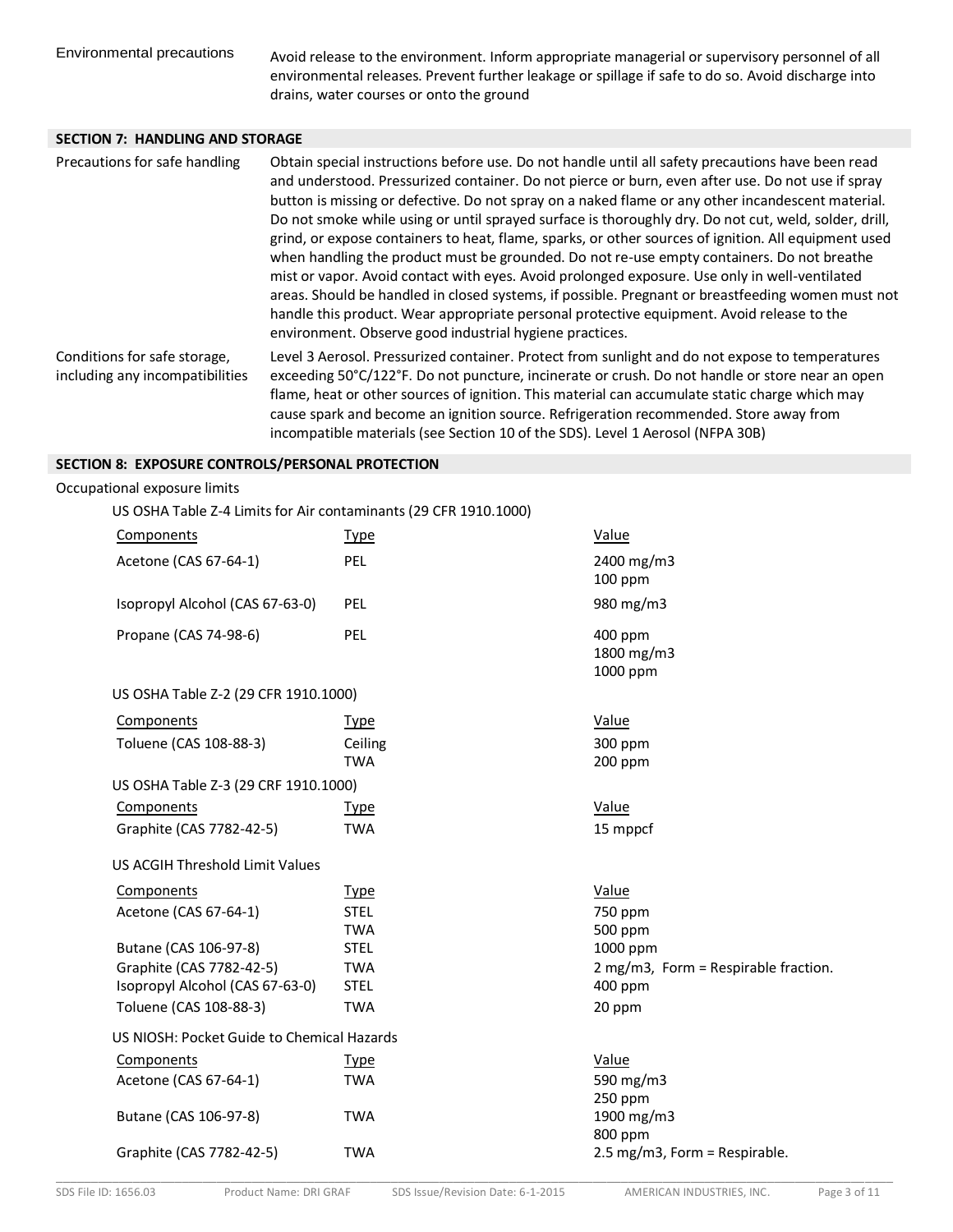| Isopropyl Alcohol (CAS 67-63-0)                           | <b>STEL</b>         |                | 1225 mg/m3           |                      |
|-----------------------------------------------------------|---------------------|----------------|----------------------|----------------------|
|                                                           | <b>TWA</b>          |                | 500 ppm<br>980 mg/m3 |                      |
|                                                           |                     |                | 400 ppm              |                      |
| Propane (CAS 74-98-6)                                     | <b>TWA</b>          |                | 1800 mg/m3           |                      |
|                                                           |                     |                | 1000 ppm             |                      |
| Toluene (CAS 108-88-3)                                    | <b>STEL</b>         |                | 560 mg/m3            |                      |
|                                                           | <b>TWA</b>          |                | 150 ppm              |                      |
|                                                           |                     |                | 375 mg/m3            |                      |
|                                                           |                     |                | 100 ppm              |                      |
| <b>Biological limit values</b>                            |                     |                |                      |                      |
| <b>ACGIH Biological Exposure Indices</b>                  |                     |                |                      |                      |
| Components                                                | Value               | Determinant    | Specimen             | <b>Sampling Time</b> |
| Acetone (CAS 67-64-1)                                     | 50 mg/l             | Acetone        | Urine                | $\ast$               |
| Isopropyl Alcohol (CAS 67-63-0)                           | $40 \text{ mg/l}$   | Acetone        | Urine                | $\ast$               |
| Toluene (CAS 108-88-3)                                    | $0.3 \text{ mg/g}$  | o-Cresol, with | Creatinine in        | $\ast$               |
|                                                           |                     | hydrolysis     | urine                |                      |
|                                                           | $0.03$ mg/l         | Toluene        | Urine                | $\ast$<br>$\ast$     |
|                                                           | $0.02 \text{ mg/l}$ | Toluene        | <b>Blood</b>         |                      |
| * - For sampling details, please see the source document. |                     |                |                      |                      |
| Exposure guidelines                                       |                     |                |                      |                      |
| US – California OELs: Skin designation                    |                     |                |                      |                      |
| Toluene (CAS 108-88-3) Can be absorbed through the skin.  |                     |                |                      |                      |
| US - Minnesota Haz Subs: Skin designation applies         |                     |                |                      |                      |
| Toluene (CAS 108-88-3) Can be absorbed through the skin.  |                     |                |                      |                      |

Appropriate engineering controls: Good general ventilation (typically 10 air changes per hour) should be used. Ventilation rates should be matched to conditions. If applicable, use process enclosures, local exhaust ventilation, or other engineering controls to maintain airborne levels below recommended exposure limits. If exposure limits have not been established, maintain airborne levels to an acceptable level. Provide eyewash station.

Individual protection measures, such as personal protective equipment

| Eye/face protection<br>Hand protection             | Chemical respirator with organic vapor cartridge and full face piece.<br>Wear appropriate chemical resistant gloves.<br>Wear appropriate chemical resistant clothing. Use of an impervious apron is                                                                                                                                   |
|----------------------------------------------------|---------------------------------------------------------------------------------------------------------------------------------------------------------------------------------------------------------------------------------------------------------------------------------------------------------------------------------------|
| Other skin protection                              | recommended.                                                                                                                                                                                                                                                                                                                          |
| Respiratory protection                             | Chemical respirator with organic vapor cartridge and full face piece.                                                                                                                                                                                                                                                                 |
| Thermal hazards<br>General hygiene considerations: | Wear appropriate thermal protective clothing, when necessary.<br>When using do not eat, drink or smoke. Always observe good personal hygiene<br>measures, such as washing after handling the material and before eating, drinking<br>and/or smoking. Routinely wash work clothing and protective equipment to remove<br>contaminants. |

#### **SECTION 9: PHYSICAL AND CHEMICAL PROPERTIES**

| Appearance                              |                               |               |
|-----------------------------------------|-------------------------------|---------------|
| Physical state                          | Liquid                        |               |
| Form                                    | Aerosol                       |               |
| Color                                   | Not available                 |               |
| Flash point                             | 17.8°F (29.43°C) estimated    |               |
| <b>Evaporation Rate</b>                 | Not available                 |               |
| Flammability (solid, gas)               | Not available                 |               |
| Upper/lower flammability limits or      | Flammability limit - lower:   | Not available |
| explosive limits                        | Flammability limit - upper:   | 12% estimated |
|                                         | Explosive limit - lower:      | Not available |
|                                         | Explosive limit – upper:      | Not available |
| Melting point/freezing point            | Not available                 |               |
| Initial boiling point and boiling range | 17.8°F ( $-7.9$ °C) estimated |               |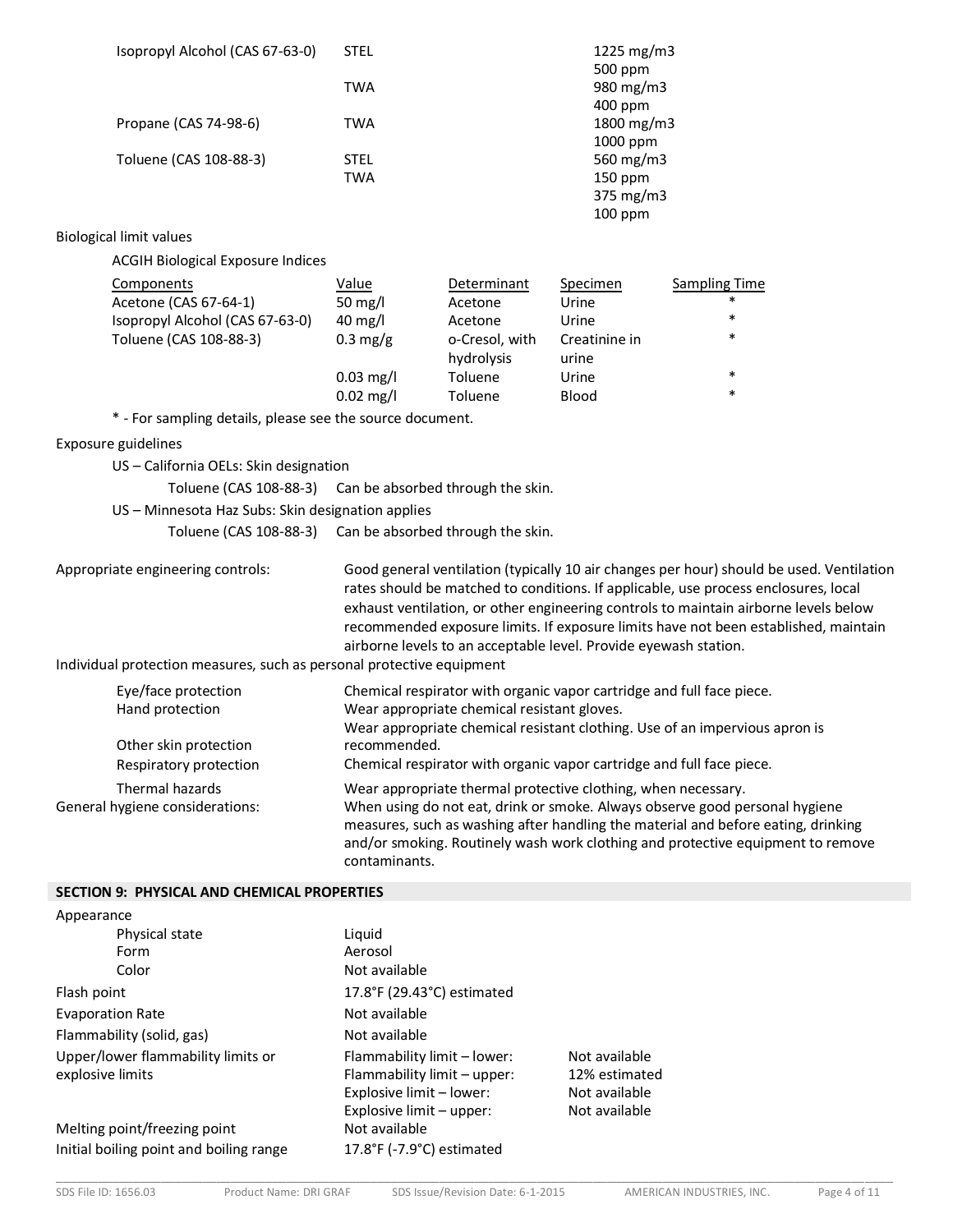| Odor                                        | Not available               |
|---------------------------------------------|-----------------------------|
| Odor threshold                              | Not available               |
| рH                                          | Not available               |
| Solubility(ies)                             | Not available               |
| Auto-ignition temperature                   | 797°F (425°C) estimated     |
| Decomposition temperature                   | Not available               |
| Vapor density                               | Not available               |
| Vapor pressure                              | 2705.85 psig @70F estimated |
| Viscosity                                   | Not available               |
| Other information                           |                             |
| Density                                     | 0.33 $g/cm3$ estimated      |
| Flammability class                          | Flammable IA estimated      |
| Heat of combustion                          | 19.94 kJ/g estimated        |
| Heat of combustion (NFPA 30B)               | 30.7 kJ/g estimated         |
| Percent volatile                            | 72.08% estimated            |
| Specific gravity                            | 0.33 estimated              |
| VOC (Weight %)                              | 72.08% estimated            |
| <b>SECTION 10: STABILITY AND REACTIVITY</b> |                             |

| Reactivity                         | The product is stable and non-reactive under normal conditions of use, storage and<br>transport. |
|------------------------------------|--------------------------------------------------------------------------------------------------|
| Chemical stability                 | Material is stable under normal conditions.                                                      |
| Possibility of hazardous reactions | Hazardous polymerization does not occur.                                                         |
| Conditions to avoid                | Avoid temperatures exceeding the flash point. Contact with incompatible materials.               |
| Hazardous decomposition products   | Acids. Strong oxidizing agents. Nitrates. Isocyanates. Fluorine. Chlorine.                       |

# **SECTION 11: TOXICOLOGICAL INFORMATION**

Information on likely routes of exposure

| Ingestion                                                                       | Expected to be a low ingestion hazard.                                                                                                                                                                        |                                                                                                                                                        |  |
|---------------------------------------------------------------------------------|---------------------------------------------------------------------------------------------------------------------------------------------------------------------------------------------------------------|--------------------------------------------------------------------------------------------------------------------------------------------------------|--|
| Inhalation                                                                      | May cause damage to organs through prolonged or repeated exposure by inhalation.<br>May cause drowsiness and dizziness. Headache. Nausea, vomiting. Narcotic effects.<br>Prolonged inhalation may be harmful. |                                                                                                                                                        |  |
| Skin contact                                                                    | No adverse effects due to skin contact are expected.                                                                                                                                                          |                                                                                                                                                        |  |
| Eye contact                                                                     | Causes serious eye irritation.                                                                                                                                                                                |                                                                                                                                                        |  |
| Symptoms related to the physical,<br>chemical and toxicological characteristics | May cause drowsiness and dizziness. Headache. Nausea, vomiting. Irritation of nose and<br>throat. Severe eye irritation. Symptoms may include stinging, tearing, redness, swelling<br>and blurred vision.     |                                                                                                                                                        |  |
| Information on toxicological effects                                            |                                                                                                                                                                                                               |                                                                                                                                                        |  |
| Acute toxicity<br>Product<br>DRI GRAF (CAS Mixture)<br>Acute<br>Dermal          | Narcotic effects.<br><b>Species</b>                                                                                                                                                                           | <b>Test Results</b>                                                                                                                                    |  |
| LD50                                                                            | Guinea pig<br>Rabbit                                                                                                                                                                                          | 15198.5264 mg/kg, 24 Hours estimated<br>19.2386 ml/kg, 24 Hours estimated<br>13423.5664 mg/kg, 24 Hours estimated<br>15.7518 ml/kg, 24 Hours estimated |  |
| <b>Inhalation</b>                                                               | Rat                                                                                                                                                                                                           | 50386.0859 mg/kg estimated                                                                                                                             |  |
| <b>LC50</b>                                                                     | Mouse                                                                                                                                                                                                         | 5022.3306 mg/l, 120 Minutes estimated<br>211.1246%, 120 Minutes estimated                                                                              |  |
|                                                                                 | Rat                                                                                                                                                                                                           | 79365.0781 mg/m3, 4 Hours estimated<br>38067.3672 ppm, 6 Hours estimated                                                                               |  |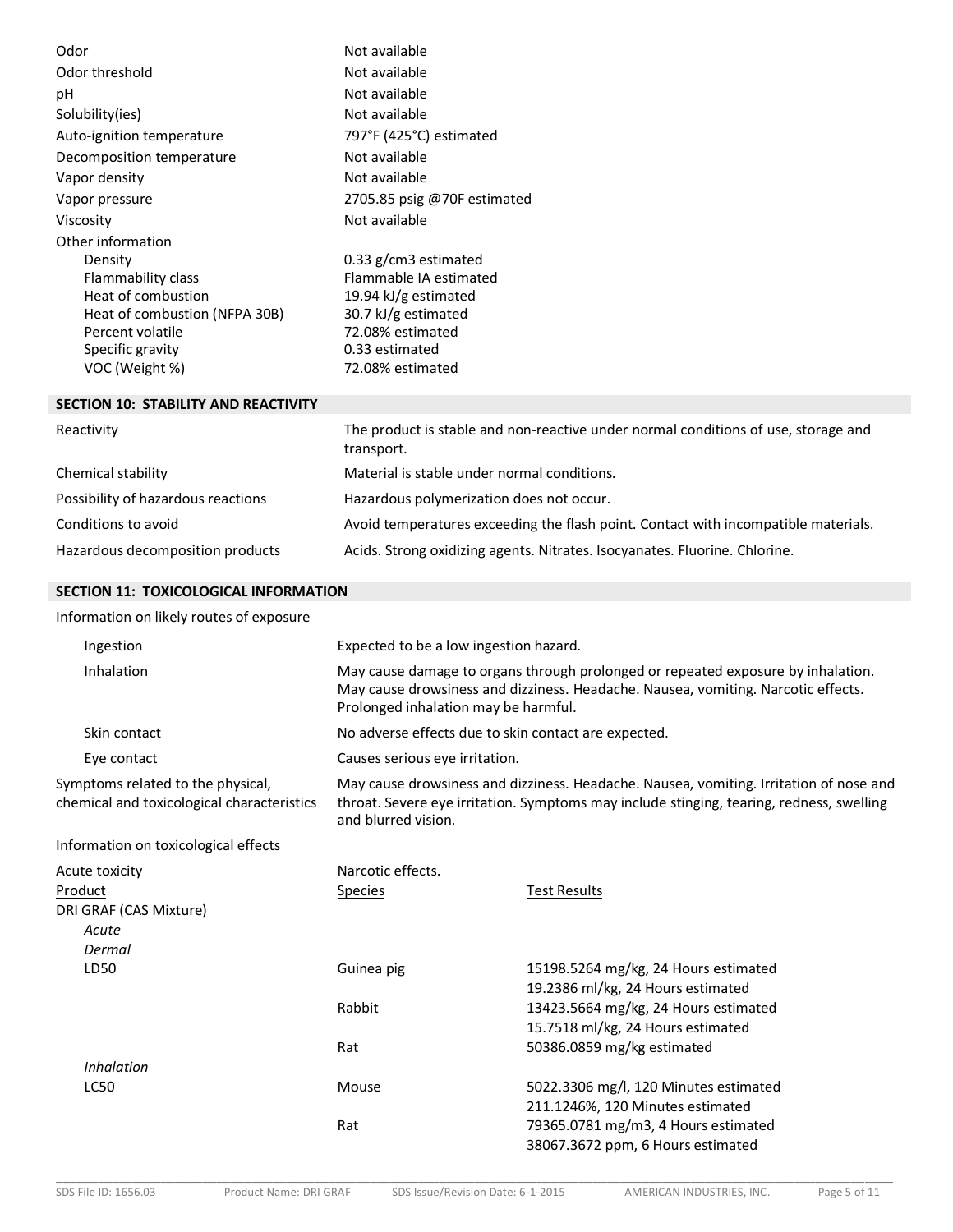|                                                    |                                   | 287.3563 mg/l, 4 Hours estimated<br>162.9457 mg/l/4h estimated<br>108.1132 mg/l, 3 Hours estimated |
|----------------------------------------------------|-----------------------------------|----------------------------------------------------------------------------------------------------|
| Oral<br><b>LC50</b>                                | Rat                               | 11870.6504 mg/kg estimated<br>4.5027 ml/kg estimated                                               |
| Components                                         | <b>Species</b>                    | <b>Test Results</b>                                                                                |
| Acetone (CAS 67-64-1)<br>Acute                     |                                   |                                                                                                    |
| Dermal                                             |                                   |                                                                                                    |
| LD50                                               | Guinea pig                        | > 7426 mg/kg, 24 Hours<br>> 9.4 ml/kg, 24 Hours                                                    |
|                                                    | Rabbit                            | >7426 mg/kg, 24 Hours<br>>9.4 ml/kg, 24 Hours                                                      |
| <b>Inhalation</b>                                  |                                   | 55700 ppm, 3 Hours                                                                                 |
| <b>LC50</b><br>Oral                                | Rat                               | 132 mg/l, 3 Hours<br>50.1 mg/l                                                                     |
| LD50                                               | Rat                               | 5800 mg/kg<br>$2.2$ ml/kg                                                                          |
| Butane (CAS 106-97-8)                              |                                   |                                                                                                    |
| Acute                                              |                                   |                                                                                                    |
| Inhalation                                         |                                   |                                                                                                    |
| <b>LC50</b>                                        | Mouse                             | 1237 mg/l, 120 Minutes<br>52%, 120 Minutes                                                         |
|                                                    | Rat                               | 1355 mg/l                                                                                          |
| Graphite (CAS 7782-42-5)                           |                                   |                                                                                                    |
| Acute                                              |                                   |                                                                                                    |
| Inhalation                                         |                                   |                                                                                                    |
| LC50                                               | Rat                               | >2000 mg/m3, 4 Hours                                                                               |
| Isopropyl Alcohol (CAS 67-63-0)<br>Acute<br>Dermal |                                   |                                                                                                    |
| <b>LC50</b>                                        | Rabbit                            | 16.4 ml/kg, 24 Hours                                                                               |
| Inhalation                                         |                                   |                                                                                                    |
| <b>LC50</b><br>Oral                                | Rat                               | >10000 ppm, 6 Hours                                                                                |
| <b>LC50</b>                                        | Rat                               | 5.84 g/kg                                                                                          |
| Propane (CAS 74-98-6)                              |                                   |                                                                                                    |
| Acute                                              |                                   |                                                                                                    |
| Inhalation                                         |                                   |                                                                                                    |
| <b>LC50</b>                                        | Mouse                             | 1237 mg/l, 120 Minutes<br>52%, 120 Minutes                                                         |
|                                                    | Rat                               | 1355 mg/l<br>658 mg/l/4h                                                                           |
| Toluene (CAS 108-88-3                              |                                   |                                                                                                    |
| Acute                                              |                                   |                                                                                                    |
| Dermal                                             |                                   |                                                                                                    |
| <b>LC50</b>                                        | Rabbit                            | >5000 mg/kg, 24 Hours                                                                              |
| Inhalation<br>LC50                                 | Mouse                             | 6405-7436 ppm, 6 Hours                                                                             |
| SDS File ID: 1656.03<br>Product Name: DRI GRAF     | SDS Issue/Revision Date: 6-1-2015 | Page 6 of 11<br>AMERICAN INDUSTRIES, INC.                                                          |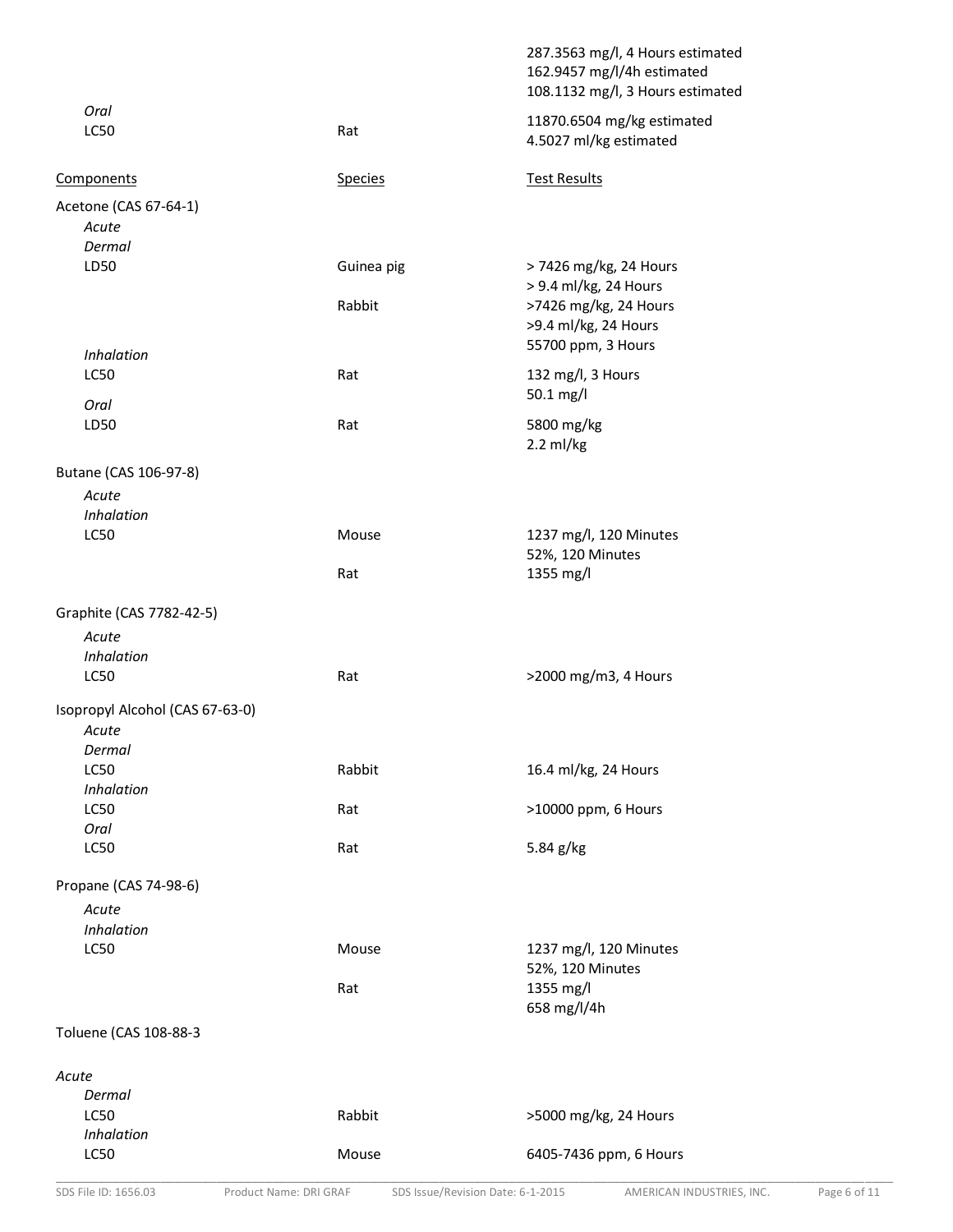|      | Rat | 5320 ppm, 8 Hours<br>5879-6281 ppm, 6 Hours<br>12.5 - 28.8 mg/l, 4 Hours |
|------|-----|--------------------------------------------------------------------------|
| Oral |     |                                                                          |
| LC50 | Rat | 5000 mg/kg                                                               |

*\*Estimates for product may be based on additional component data not shown.*

| Skin corrosion/irritation                             |                                                         | Prolonged skin contact may cause temporary irritation.                                                                                        |                                    |
|-------------------------------------------------------|---------------------------------------------------------|-----------------------------------------------------------------------------------------------------------------------------------------------|------------------------------------|
| Serious eye damage/eye irritation                     |                                                         | Causes serious eye irritation.                                                                                                                |                                    |
| Respiratory sensitization                             |                                                         | Not available.                                                                                                                                |                                    |
| Skin sensitization                                    |                                                         | This product is not expected to cause skin sensitization.                                                                                     |                                    |
| Germ cell mutagenicity                                |                                                         | No data available to indicate product or any components present at greater than 0.1%<br>are mutagenic or genotoxic.                           |                                    |
| Carcinogenicity                                       |                                                         | This product is not considered to be a carcinogen by IARC, ACGIH, NTP, or OSHA.                                                               |                                    |
| Not listed.                                           | IARC Monographs, Overall Evaluation of Carcinogenicity: | Toluene (CAS 108-88-3) 3 Not classifiable as to carcinogenicity to humans.<br>OSHA Specifically Regulated Substances (29 CFR 1910.1001-1050): |                                    |
| Reproductive toxicity                                 |                                                         | This product is not expected to cause reproductive or developmental effects.                                                                  |                                    |
| Specific target organ toxicity - single<br>exposure   |                                                         | Not classified.                                                                                                                               |                                    |
| Specific target organ toxicity - repeated<br>exposure |                                                         | Not classified.                                                                                                                               |                                    |
| Aspiration hazard                                     |                                                         | Not likely, due to the form of the product.                                                                                                   |                                    |
| Chronic effects                                       |                                                         | Prolonged inhalation may be harmful.                                                                                                          |                                    |
| <b>SECTION 12: ECOLOGICAL INFORMATION</b>             |                                                         |                                                                                                                                               |                                    |
| Exotoxicity                                           |                                                         | Toxic to aquatic life with long lasting effects.                                                                                              |                                    |
| Product<br><b>DRI GRAF</b>                            |                                                         | <b>Species</b>                                                                                                                                | <b>Test Results</b>                |
| Aquatic                                               |                                                         |                                                                                                                                               |                                    |
| Algae                                                 | IC50                                                    | Algae                                                                                                                                         | 3447.1038 mg/L, 72 Hours estimated |
| Crustacea                                             | EC50                                                    | Daphnia                                                                                                                                       | 172.4041 mg/L, 48 Hours estimated  |
| Fish                                                  | <b>LC50</b>                                             | Fish                                                                                                                                          | 550.1429 mg/L, 96 Hours estimated  |
| Components                                            |                                                         | Species                                                                                                                                       | <b>Test Results</b>                |
| Acetone (CAS 67-64-1)                                 |                                                         |                                                                                                                                               |                                    |
| <b>Aquatic</b>                                        |                                                         | Water flea (Daphnia magna)                                                                                                                    | 21.6 - 23.9 mg/l, 48 hours         |
| Crustacea                                             | <b>EC50</b>                                             | Rainbow trout, donaldson trout                                                                                                                | 4740 - 6330 mg/l, 96 hours         |
| Fish                                                  | <b>LC50</b>                                             | (Oncorhynchus mykiss)                                                                                                                         |                                    |
| Isopropyl Alcohol (CAS 67-63-0)                       |                                                         |                                                                                                                                               |                                    |
| Aquatic                                               |                                                         |                                                                                                                                               |                                    |
| Algae                                                 | IC50                                                    | Algae                                                                                                                                         | 1000.0001 mg/L, 72 Hours           |
| Crustacea                                             | <b>EC50</b>                                             | Daphnia                                                                                                                                       | 13299 mg/L, 48 Hours               |
| Fish                                                  | <b>LC50</b>                                             | Bluegill (Lepomis macrochirus)                                                                                                                | > 1400 mg/l, 96 hours              |
| Toluene (CAS 108-88-3)                                |                                                         |                                                                                                                                               |                                    |
| Aquatic                                               |                                                         | Algae                                                                                                                                         | 433.0001 mg/L, 72 Hours            |
| Algae                                                 | IC50                                                    | Daphnia                                                                                                                                       | 7.645 mg/L, 48 Hours               |
| Crustacea                                             | <b>EC50</b>                                             | Water flea (Daphnia magna)                                                                                                                    | 5.46 - 9.83 mg/l, 48 hours         |
| Fish                                                  | LC50                                                    | Coho salmon, silver salmon<br>(Oncorhynchus kisutch)                                                                                          | 8.11 mg/l, 96 hours                |
|                                                       |                                                         |                                                                                                                                               |                                    |

*\*Estimates for product may be based on additional component data not shown.*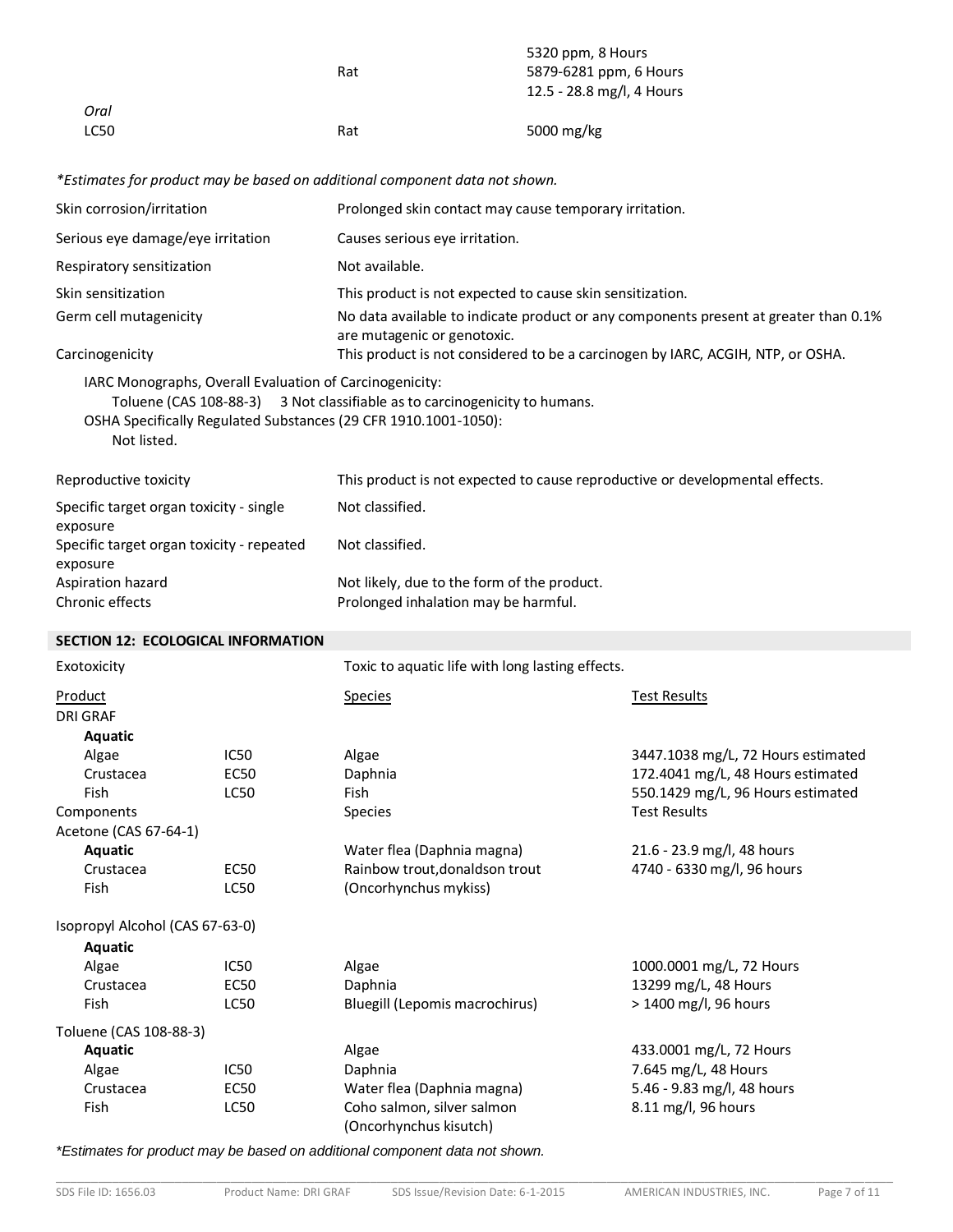| Persistence and degradability                     |         | No data is available on the degradability of this product.                                                                                                                                                                                                                                                                                                                                                          |  |
|---------------------------------------------------|---------|---------------------------------------------------------------------------------------------------------------------------------------------------------------------------------------------------------------------------------------------------------------------------------------------------------------------------------------------------------------------------------------------------------------------|--|
| Bioaccumulative potential                         |         | No data available.                                                                                                                                                                                                                                                                                                                                                                                                  |  |
| Partition coefficient n-octanol / water (log Kow) |         |                                                                                                                                                                                                                                                                                                                                                                                                                     |  |
| Acetone                                           | $-0.24$ |                                                                                                                                                                                                                                                                                                                                                                                                                     |  |
| <b>Butane</b>                                     | 2.89    |                                                                                                                                                                                                                                                                                                                                                                                                                     |  |
| Isopropyl Alcohol                                 | 0.05    |                                                                                                                                                                                                                                                                                                                                                                                                                     |  |
| Propane                                           | 2.36    |                                                                                                                                                                                                                                                                                                                                                                                                                     |  |
| Toluene                                           | 2.73    |                                                                                                                                                                                                                                                                                                                                                                                                                     |  |
| Mobility in soil                                  |         | No data available.                                                                                                                                                                                                                                                                                                                                                                                                  |  |
| Other adverse effects                             |         | No other adverse environmental effects (e.g. ozone depletion, photochemical ozone<br>creation potential, endocrine disruption, global warming potential) are expected from<br>this component.                                                                                                                                                                                                                       |  |
| <b>SECTION 13: DISPOSAL CONSIDERATIONS</b>        |         |                                                                                                                                                                                                                                                                                                                                                                                                                     |  |
| Disposal instructions                             |         | Collect and reclaim or dispose in sealed containers at licensed waste disposal site.<br>Contents under pressure. Do not puncture, incinerate or crush. Do not allow this<br>material to drain into sewers/water supplies. Do not contaminate ponds, waterways or<br>ditches with chemical or used container. Dispose of contents/container in accordance<br>with local/regional/national/international regulations. |  |
| Local disposal regulations                        |         | Dispose in accordance with all applicable regulations.                                                                                                                                                                                                                                                                                                                                                              |  |
| Hazardous waste code                              |         | The waste code should be assigned in discussion between the user, the producer and<br>the waste disposal company.                                                                                                                                                                                                                                                                                                   |  |
| US RCRA Hazardous Waste U List:<br>Reference      |         | Acetone (CAS 67-64-1)<br>U002<br>Toluene (CAS 108-88-3)<br>U220                                                                                                                                                                                                                                                                                                                                                     |  |
| Waste from residues / unused products             |         | Dispose of in accordance with local regulations. Empty containers or liners may retain<br>some product residues. This material and its container must be disposed of in a safe<br>manner (see: Disposal instructions).                                                                                                                                                                                              |  |
| Contaminated packaging                            |         | Empty containers should be taken to an approved waste handling site for recycling or<br>disposal. Since emptied containers may retain product residue, follow label warnings<br>even after container is emptied.                                                                                                                                                                                                    |  |

#### **SECTION 14: TRANSPORT INFORMATION**

| <b>DOT</b> |                              |                                                                         |
|------------|------------------------------|-------------------------------------------------------------------------|
|            | UN number                    | <b>UN1950</b>                                                           |
|            | UN proper shipping name      | Aerosols, flammable                                                     |
|            | Transport hazard class(es)   |                                                                         |
|            | Class                        | 2.1                                                                     |
|            | Subsidiary risk              | -                                                                       |
|            | Label(s)                     | 2.1                                                                     |
|            | Packing group                | Not applicable.                                                         |
|            | Special precautions for user | Read safety instructions, SDS and emergency procedures before handling. |
|            | Special provisions           | N82                                                                     |
|            | Packaging exceptions         | 306                                                                     |
|            | Packaging non bulk           | None                                                                    |
|            | Packaging bulk               | None                                                                    |

This product meets the exception requirements of section 173.306 as a limited quantity and may be shipped as a limited quantity. Until 12/31/2020, the "Consumer Commodity - ORM-D" marking may still be used in place of the new limited quantity diamond mark for packages of UN 1950 Aerosols. Limited quantities require the limited quantity diamond mark on cartons after 12/31/20 and may be used now in place of the "Consumer Commodity ORM-D" marking and both may be displayed concurrently.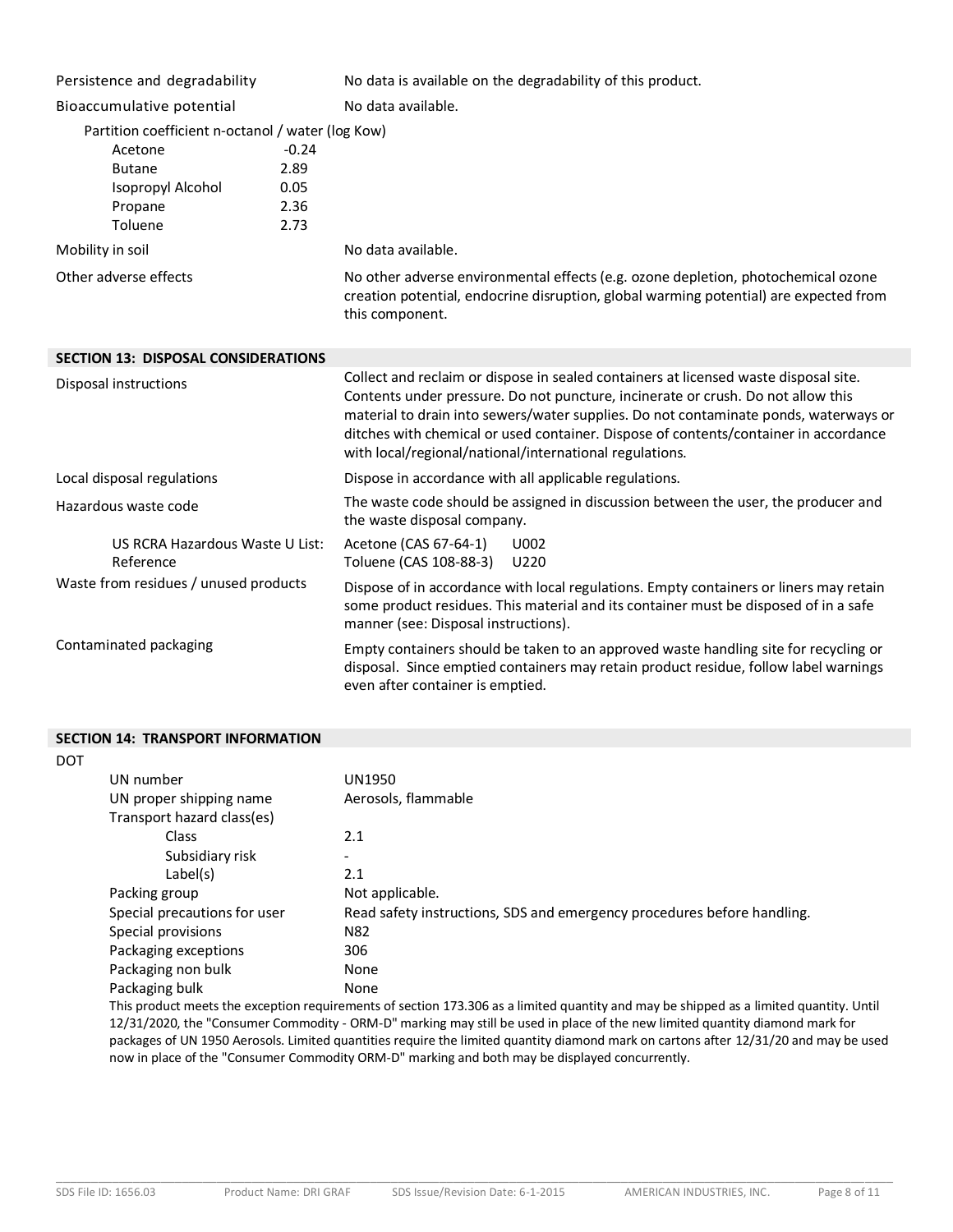| UN number                                                   | <b>UN1950</b>                                                                                           |
|-------------------------------------------------------------|---------------------------------------------------------------------------------------------------------|
| UN proper shipping name                                     | Aerosols, flammable                                                                                     |
| Transport hazard class(es)                                  |                                                                                                         |
| Class                                                       | 2.1                                                                                                     |
| Subsidiary risk                                             |                                                                                                         |
| Label(s)                                                    | 2.1                                                                                                     |
| Packing group<br><b>Environmental hazards</b>               | Not applicable.                                                                                         |
| <b>ERG Code</b>                                             | Yes<br>10L                                                                                              |
| Special precautions for user                                | Read safety instructions, SDS and emergency procedures before handling.                                 |
| Other information                                           |                                                                                                         |
| Passenger and cargo aircraft                                | Allowed                                                                                                 |
| Cargo aircraft only                                         | Allowed.                                                                                                |
| <b>Packaging Exceptions</b>                                 | LTD QTY                                                                                                 |
| <b>SECTION 15: REGULATORY INFORMATION</b>                   |                                                                                                         |
|                                                             | This product is a "Hazardous Chemical" as defined by the OSHA Hazard Communication Standard, 29         |
| US federal regulations<br>CFR 1910.1200.                    |                                                                                                         |
|                                                             | All components are on the US EPA TSCA inventory list.                                                   |
|                                                             | TSCA Section 12(b) Export Notification (40 CFR 707, Subpt. D): Not regulated.                           |
| CERCLA Hazardous Substance List (40 CFR 302.4):             |                                                                                                         |
| Acetone (CAS 67-64-1)<br>Listed.                            |                                                                                                         |
| Toluene (CAS 108-88-3)<br>Listed.                           |                                                                                                         |
| SARA 304 Emergency release notification: Not regulated.     |                                                                                                         |
|                                                             | OSHA Specifically Regulated Substances (29CFR 1910.1001-1050): Not Listed                               |
| Superfund Amendments and Reauthorization Act of 1986 (SARA) |                                                                                                         |
| Hazard categories                                           | Immediate Hazard - Yes                                                                                  |
|                                                             | Delayed Hazard - Yes                                                                                    |
|                                                             | Fire Hazard - Yes<br>Pressure Hazard - No                                                               |
|                                                             | Reactivity Hazard - No                                                                                  |
| SARA 302 Extremely hazardous substance: Not Listed          |                                                                                                         |
| SARA 311/312 Hazardous chemical: No                         |                                                                                                         |
| SARA 313 (TRI reporting):                                   |                                                                                                         |
| Chemical Name: Toluene                                      |                                                                                                         |
| CAS Number:<br>108-88-3                                     |                                                                                                         |
| $%$ by wt.:<br>$2.5 - 10$                                   |                                                                                                         |
| Other federal regulations                                   |                                                                                                         |
|                                                             | Clean Air Act (CAA) Section 112 Hazardous Air Pollutants (HAPs) List: Toluene (CAS 1108-88-3)           |
|                                                             | Clean Air Act (CAA) Section 112(r) Accidental Release Prevention (40 CFR 68.130):                       |
| Butane (CAS 106-97-8)                                       |                                                                                                         |
| Propane (CAS 74-98-6)                                       |                                                                                                         |
| Safe Drinking Water Act: Not regulated.                     |                                                                                                         |
| (SDWA)                                                      |                                                                                                         |
| And Chemical Code Number                                    | Drug Enforcement Administration (DEA). List 2, Essential Chemicals (21 CFR 1310.02(b) and 1310.04(f)(2) |
| Acetone (CAS 67-64-1)                                       | 6532                                                                                                    |
| Toluene (CAS 108-88-3)                                      | 6594                                                                                                    |
|                                                             | Drug Enforcement Administration (DEA). List 1 & 2 Exempt Chemical Mixtures (21 CFR 1310.12(c))          |
| Acetone (CAS 67-64-1)                                       | 35 %WV                                                                                                  |
| Toluene (CAS 108-88-3)                                      | 35 %WV                                                                                                  |
| DEA Exempt Chemical Mixtures Code Number                    |                                                                                                         |
| Acetone (CAS 67-64-1)                                       | 6532                                                                                                    |
| Toluene (CAS 108-88-3)                                      | 594                                                                                                     |
|                                                             |                                                                                                         |

IATA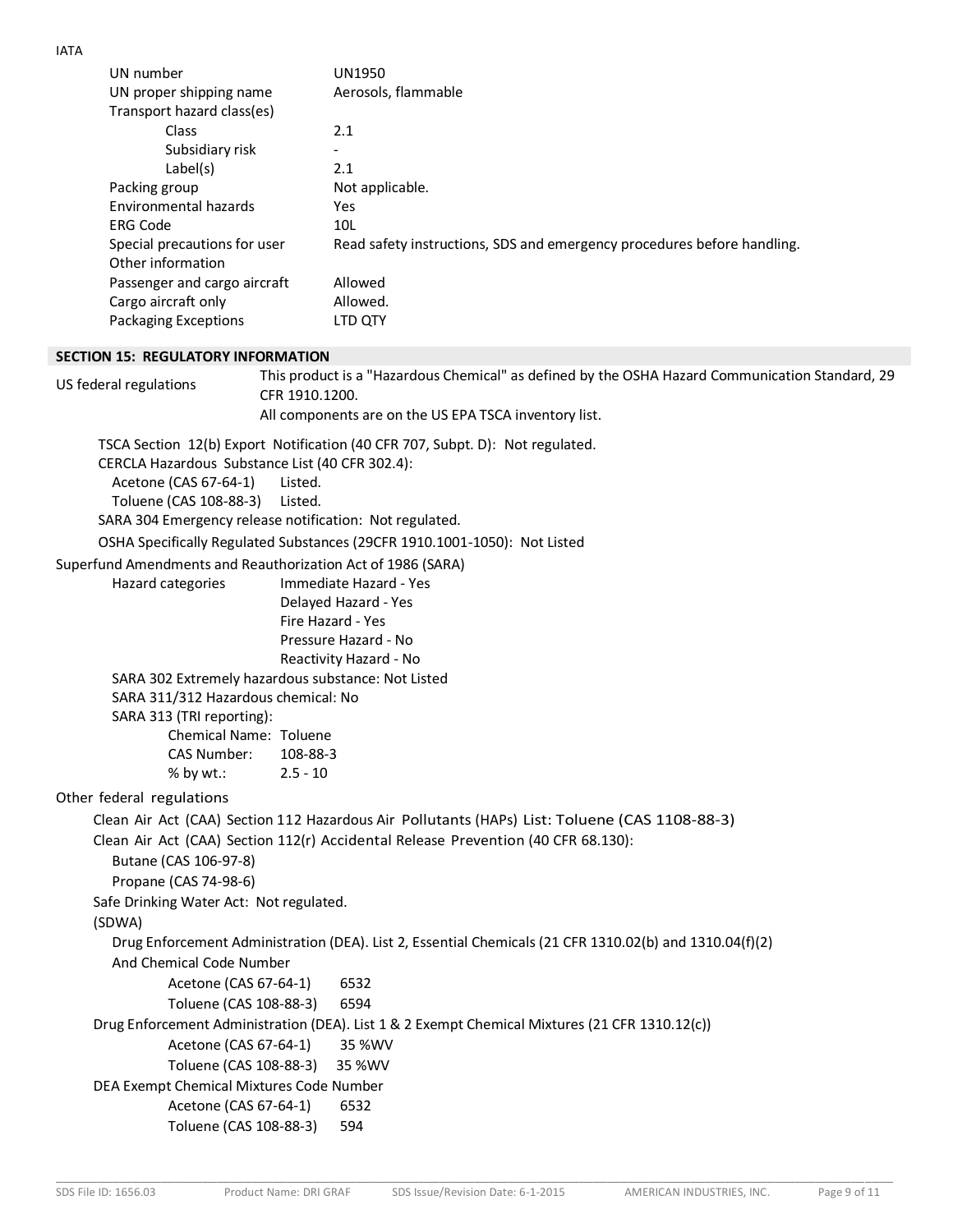## US state regulations **US. Massachusetts RTK - Substance List** Acetone (CAS 67-64-1) Butane (CAS 106-97-8) Graphite (CAS 7782-42-5) Isopropyl Alcohol (CAS 67-63-0) Propane (CAS 74-98-6) Toluene (CAS 108-88-3) **US. New Jersey Worker and Community Right-to-Know Act** Acetone (CAS 67-64-1) Butane (CAS 106-97-8) Graphite (CAS 7782-42-5) Isopropyl Alcohol (CAS 67-63-0) Propane (CAS 74-98-6) Toluene (CAS 108-88-3) **US. Pennsylvania Worker and Community Right-to-Know Law** Acetone (CAS 67-64-1) Butane (CAS 106-97-8) Graphite (CAS 7782-42-5) Isopropyl Alcohol (CAS 67-63-0) Propane (CAS 74-98-6) Toluene (CAS 108-88-3) **US. Rhode Island RTK** Acetone (CAS 67-64-1) Butane (CAS 106-97-8) Isopropyl Alcohol (CAS 67-63-0) Propane (CAS 74-98-6) Toluene (CAS 108-88-3) **US. California Proposition 65** WARNING: This product contains a chemical known to the State of California to cause birth defects or other reproductive harm. **US - California Proposition 65 - CRT: Listed date/Developmental toxin:** Toluene (CAS 108-88-3) Listed: January 1, 1991

**US - California Proposition 65 - CRT: Listed date/Female reproductive toxin:** Toluene (CAS 108-88-3) Listed: August 7, 2009

| International inventories   |                                                                           |                        |
|-----------------------------|---------------------------------------------------------------------------|------------------------|
| Country(s) or region        | Inventory name                                                            | On inventory (yes/no)* |
| Australia                   | Australian Inventory of Chemical Substances (AICS)                        | No.                    |
| Canada                      | Domestic Substances List (DSL)                                            | No.                    |
| Canada                      | Non-Domestic Substances List (NDSL)                                       | No.                    |
| China                       | Inventory of Existing Chemical Substances in China (IECSC)                | No                     |
| Europe                      | European Inventory of Existing Commercial Chemical<br>Substances (EINECS) | No.                    |
| Europe                      | European List of Notified Chemical Substances (ELINCS)                    | No.                    |
| Japan                       | Inventory of Existing and New Chemical Substances (ENCS)                  | No                     |
| Korea                       | Existing Chemicals List (ECL)                                             | No                     |
| New Zealand                 | New Zealand Inventory                                                     | No                     |
| Philippines                 | Philippine Inventory of Chemicals and Chemical Substances<br>(PICCS)      | Yes                    |
| United States & Puerto Rico | Toxic Substances Control Act (TSCA) Inventory                             | Yes                    |

\*A "Yes" indicates this product complies with the inventory requirements administered by the governing country(s). A "No" indicates that one or more components of the product are not listed or exempt from listing on the inventory administered by the governing country(s).

# **SECTION 16: OTHER INFORMATION**